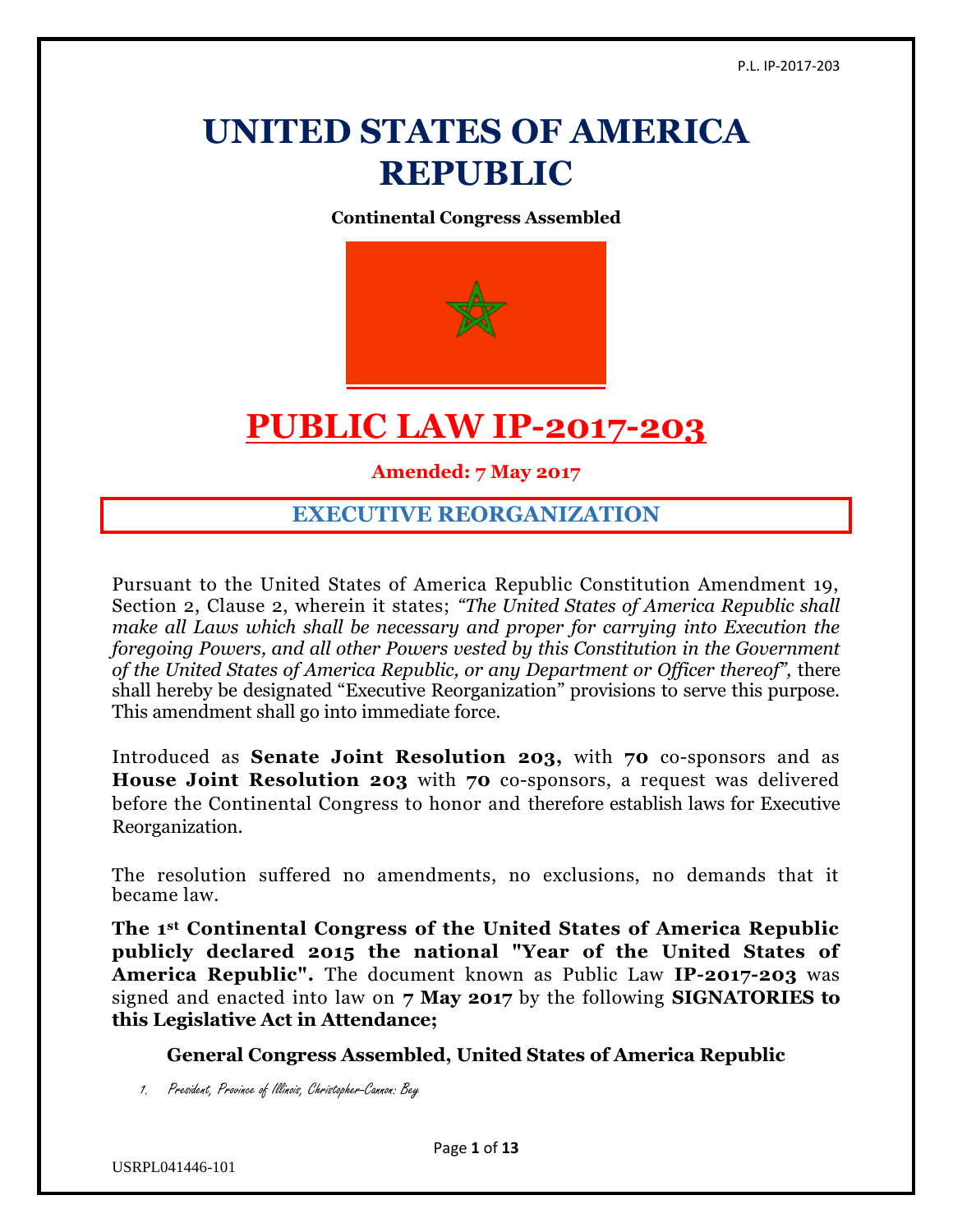#### P.L. IP -2017 -203

- 2. Speaker of the House, Province of Missouri, Sharon-Green: El
- 3. USAR Secretary of State, Province of Missouri, Ross Woody Jr,: Bey
- 4. USAR Attorney General, Province of Khalifa, K-Charles: Bey
- 5. Supreme Court Justice Province of Illinois, Taiwuan Smith Bey
- 6. Att. General Province of Illinois Larry Taylor: Bey
- 7. Att. General Province of New Jersey- Clevon-Morrisey: Bey
- 8. Att. General Province of Missouri Antwaen-Reliford: Bey
- 9. Foreign Affairs Minister, Province of Texas, Rafael-Vazquez: El
- 10. Governor, Province of Alabama, Angela -Gragg: Bey
- 11. Governor, Province of Arizona, Dexter-Johnson: Bey
- 12. Governor, Province of Florida, Albert Jerraine -Griffin: Bey
- 13. Governor, Province of Georgia, Mandel Williams: El
- 14. Governor, Province of Illinois, Mauri-Kali: Bey
- 15. Governor, Province of Khalifa, G. Riller: El
- 16. Governor, Province of Louisiana, Eric Wannamaker: Bey
- 17. Governor, Province of Maryland Altie Archer: Bey
- 18. Governor, Province of Michigan, Napoleon -Kendall: Bey
- 19. Governor, Province of Minnesota, Vicie Christine -Williams: Bey
- 20. Governor, Province of Missouri, Floyd-Harris: Bey
- 21. Governor, Province of Nevada, Tony-Jarman: Bey
- 22. Governor, Province of New Jersey, Colin Hylton: El
- 23. Governor, Province of North Carolina, Nasir Ma'at: El
- 24. Governor, Province of Ohio, Terry King: Bey
- 25. Governor, Province of Tennessee, D. Maurice Parham: Bey
- 26. Governor, Province of Virginia, Darnell Brown: Bey
- 27. Governor, Province of Wisconsin, Martin -Walker: Bey
- 28. Lt. Governor, Province of Arizona, Marlo -Jones: El
- 29. Lt. Governor, Province of Georgia, Timothy Jackson: El
- 30. Lt. Governor, Province of Illinois, Rasil-Clady: Bey
- 31. Lt. Governor, Province of Nevada, Victor-Pizarro: El
- 32. Lt. Governor, Province of North Carolina, Yisrael (Carol) -Murray: Bey
- 33. Lt. Governor, Province of Ohio, Galen Carson: Bey
- 34. Lt. Governor, Province of Tennessee, J. Javon -Curry: Bey
- 35. Lt. Governor, Province of Virginia, Rich Wilson: Bey
- 36. Assistant Governor, Province of Georgia, Christopher Hill: Bey
- 37. Assistant Governor, Province of Illinois, Varnado -Payne: El
- 38. Assistant Governor, Province of North Carolina, Sean -Ikard: Bey
- 39. Assistant Governor, Province of Ohio, Anthony-Hammond: Bey
- 40. Assistant Governor, Province of Virginia, Joseph-Middleton: Bey
- 41. Secretary of State, Province of Arizona, Stephanie -Clark: Bey
- 42. Secretary of State, Province of Khalifa, Demeitric Mason: El
- 43. Secretary of State, Province of Georgia, Maureen Willis: El
- 44. Secretary of State, Province of Illinois, Lewanda Hazelett: Bey
- 45. Secretary of State, Province of Ontario, Al Drey: Bey (Canada)
- 46. Secretary of State, Province of No. Carolina, Trevis-Haskins: El
- 47. Public Minister, Province of Florida, William L. -Salter III,: Bey
- 48. Public Minister, Province of Michigan, Joseph -Johnson: Bey
- 49. Public Minister, Province of Missouri, Linda Ann -Bashful: El
- 50. Public Minister, Province of Missouri, Maurice -Reynolds: Bey
- 51. Public Minister, Province of Ontario, Canada, Steven Richards: Bey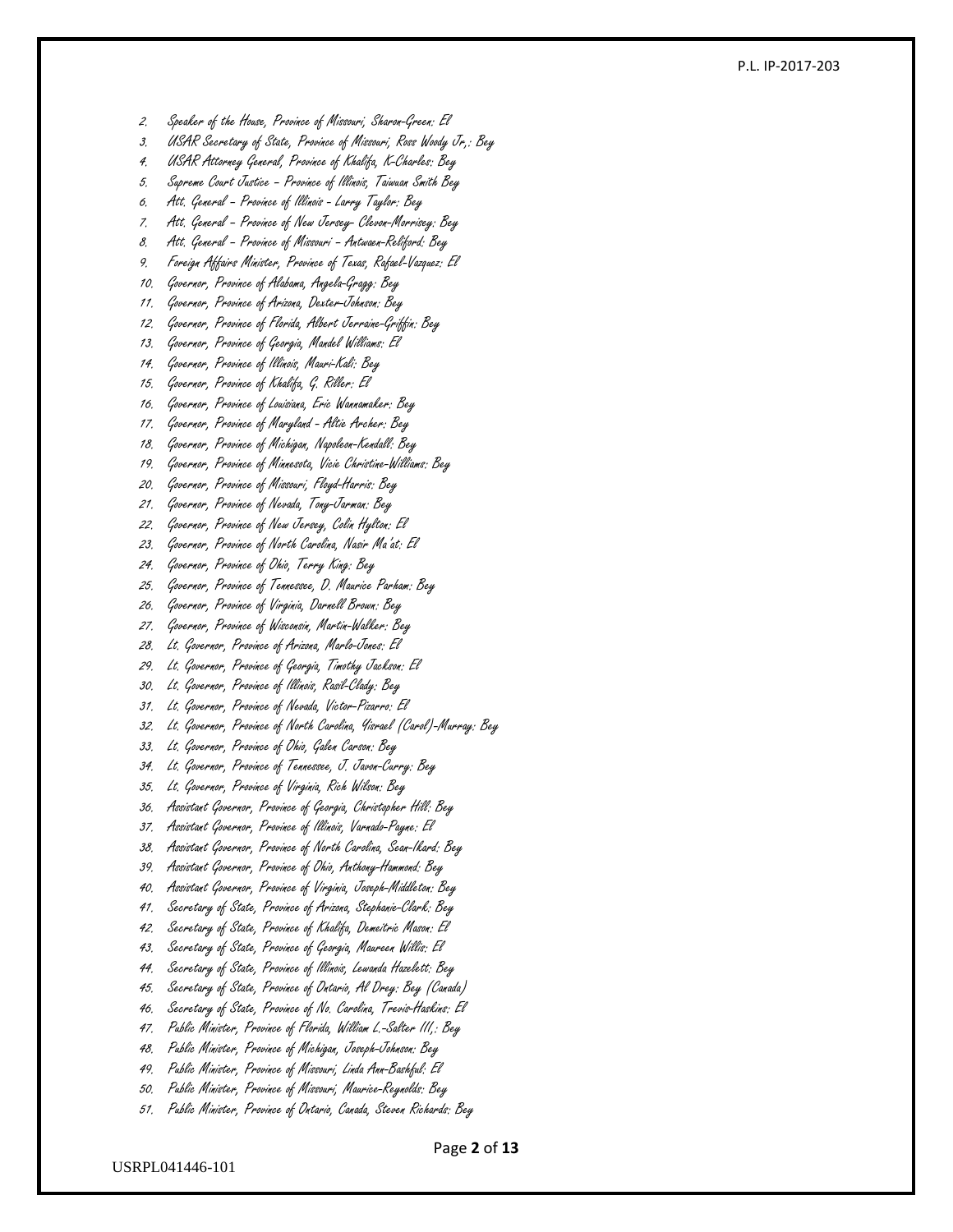#### P.L. IP-2017-203

- 52. Representative, Province of Colorado, Ajoa Nash-Conner: Bey
- 53. Representative , Province of Minnesota, Yashmall: Bey (Kevin Scaife: Bey)
- 54. Senator, Province of Colorado, Kakuyon: El
- 55. Senator, Province of Georgia, Ronnell-Gray: Bey
- 56. Senator/Liaison, Province of Georgia, Tara-Hill: Bey
- 57. Senator, Province of Illinois, J. Sept: El
- 58. Senator, Province of Michigan, George-Bond: Bey
- 59. Senator, Province of North Carolina, Hope Ma'at El
- 60. Vicegerent Commissioner, Province of Illinois, Leslie-Atkins: El
- 61. Vicegerent Chief, Province of Illinois, Saadiq: Bey
- 62. Vicegerent, Province of Arizona, Jorge-Bravo: Bey
- 63. Vicegerent, Province of Colorado, Evelyn-Gordon: Bey
- 64. Vicegerent Commissioner, Province of Michigan, Damon-Lewis: El
- 65. Vicegerent Commissioner, Province of Minnesota, Bryce Lee-Williams: Bey
- 66. Vicegerent Commissioner, Province of Ohio, Andwele-Montgomery: Bey
- 67. Vicegerent, Province of Georgia, Akil: Bey
- 68. Vicegerent, Province of No. Carolina, Patric-Baker: Bey
- 69. Vicegerent, Province of Ohio, Dana-Coggins: Bey
- 70. Vicegerent, Province of Ohio, Daryl Van-Brown: Bey

It reads as follows:

#### **PUBLIC LAW IP-2017-203, on 7 May 2017**

#### **JOINT RESOLUTION**

#### **Authorizing and requesting the President**

**to proclaim and** establish provisions in accordance with the **Constitution** and **Laws** of the **United States of America Republic.**

**WHEREAS,** the United States of America Republic, being a perpetual corporation is an autonomous State government lawfully incorporated and chartered for the benefit and protection of "We The Moorish American People", by its Declaration, National Constitution and By-Laws, and aforementioned Articles;

**WHEREAS** the United States of America Republic's official language is the English language;

**WHEREAS** the Moorish American People have made a unique contribution in shaping the United States of America Republic as a distinctive and blessed nation of people and citizens;

**WHEREAS** the Moorish American People are a People of deeply-held religious convictions springing from the Holy Scriptures of the Holy Koran of the Moorish Science Temple of America and the Learning, Teachings and Truth of the Holy Prophet Noble Drew Ali. The Holy Prophet Noble Drew Ali led his People back to the Principles and standards of their ancient forefathers' Free National Principles and Standards;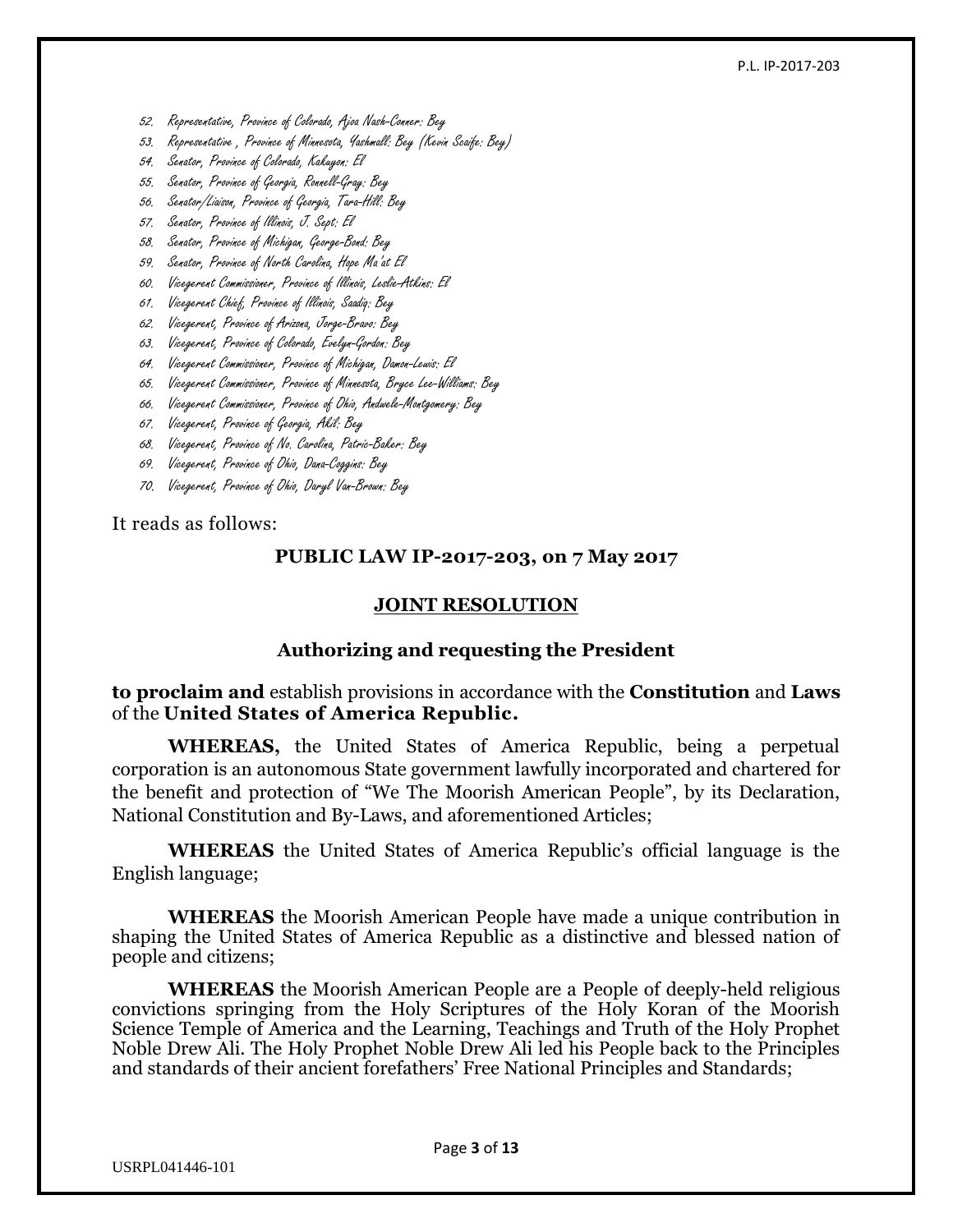**WHEREAS** the Principles of Love, Truth, Peace, Freedom and Justice inspired concepts of civil government that are contained in our Declaration of Independence and Constitution of the United States of America Republic;

**WHEREAS the Moorish American People,** are now in great comprehension that, as a Nation of People being Nationwide in scope to achieve peace as well as unity as a single harmonious Nation, there must be uniform Laws for the Nation. The **Constitution** and **Laws** of the **United States of America Republic are** "*the Rock on which our Republic rests";*

**WHEREAS** the history of our Nation clearly illustrates the value of a Nation to be able to create and pass its own Laws are beneficial to a Society to Enforce the Laws of the Nation. This is not to remove or change **The Moorish American People** from voluntarily applying and extending the learning, teachings and truth of the Holy Koran of the Moorish Science Temple of America in the lives of individuals, families, or in their society as a nation of People;

**WHEREAS** this Nation now faces great challenges that will test this Nation as it has never been tested before; and

**WHEREAS** that renewing our knowledge of Law, Divine and National and having faith in Our Universal Creator through Holy Scriptures of the Holy Koran of the Moorish Science Temple of America, the Holy Bible and the Great Qu'ran of Mohammed as we honor all the divine Prophets Jesus, Mohammed, Buddha and Confucius. Therefore, the **Constitution and Laws of the United States of America Republic** and knowledge of the aforementioned Holy Scriptures can only strengthen our nation**.** I, President Christopher H- Cannon: Bey, therefore establish with the consent of the Continental Congress the provisions as the **Laws** of the **United States of America Republic**:

**NOW, [THEREFORE, be](http://therefore.be/)** it **Resolved** by the Continental Congress of the United States of America Republic in Continental Congress assembled, That the President is authorized and requested to designate the administration of said laws.

| LEGISLATIVE HISTORY-PL.IP-2017      | 7 May 2017 considered and |
|-------------------------------------|---------------------------|
| Res.:203 CONGRESSIONAL RECORD, Vol. | passed by the Continental |
| $\#(2017)$ :                        | Congress.                 |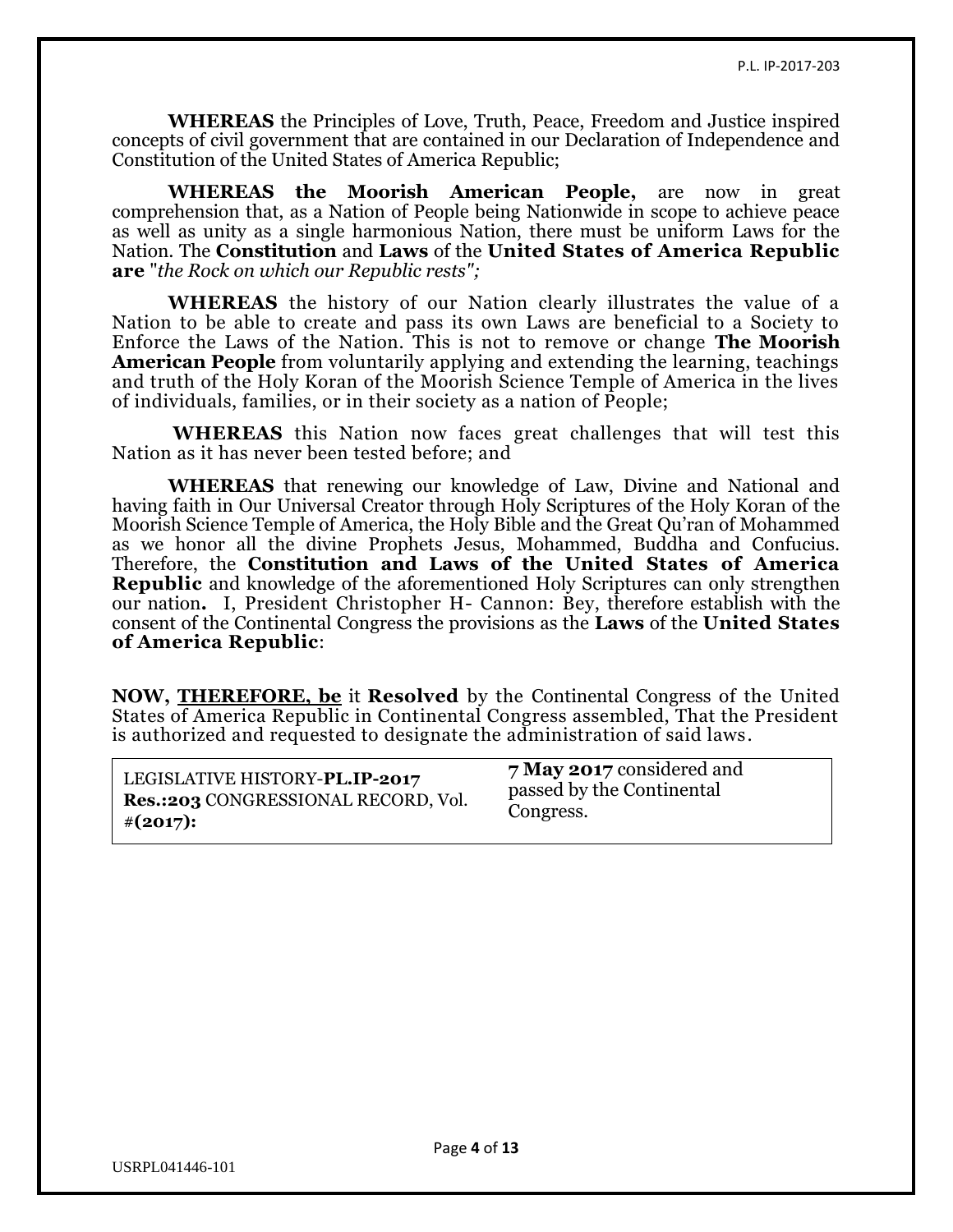## **PUBLIC LAW IP-2017-203**

### **CHAPTER 1**

### **EXECUTIVE REORGANIZATION**

**SECTION NO. DESCRIPTION**

| 901 | Purpose                                                                            |
|-----|------------------------------------------------------------------------------------|
| 902 | Definitions                                                                        |
| 903 | Reorganization plans                                                               |
| 904 | Additional contents of reorganization plan                                         |
| 905 | Limitation on powers                                                               |
| 906 | Effective date and publication of reorganization plans                             |
| 907 | Effect on other laws, pending legal proceedings, and unexpended<br>appropriations  |
| 908 | Rules of Senate and House of Representatives on reorganization<br>plans            |
| 909 | Terms of resolution                                                                |
| 910 | Introduction and reference of resolution                                           |
| 911 | Discharge of committee considering resolution                                      |
| 912 | Procedure after report or discharge of committee; debate; vote on<br>final passage |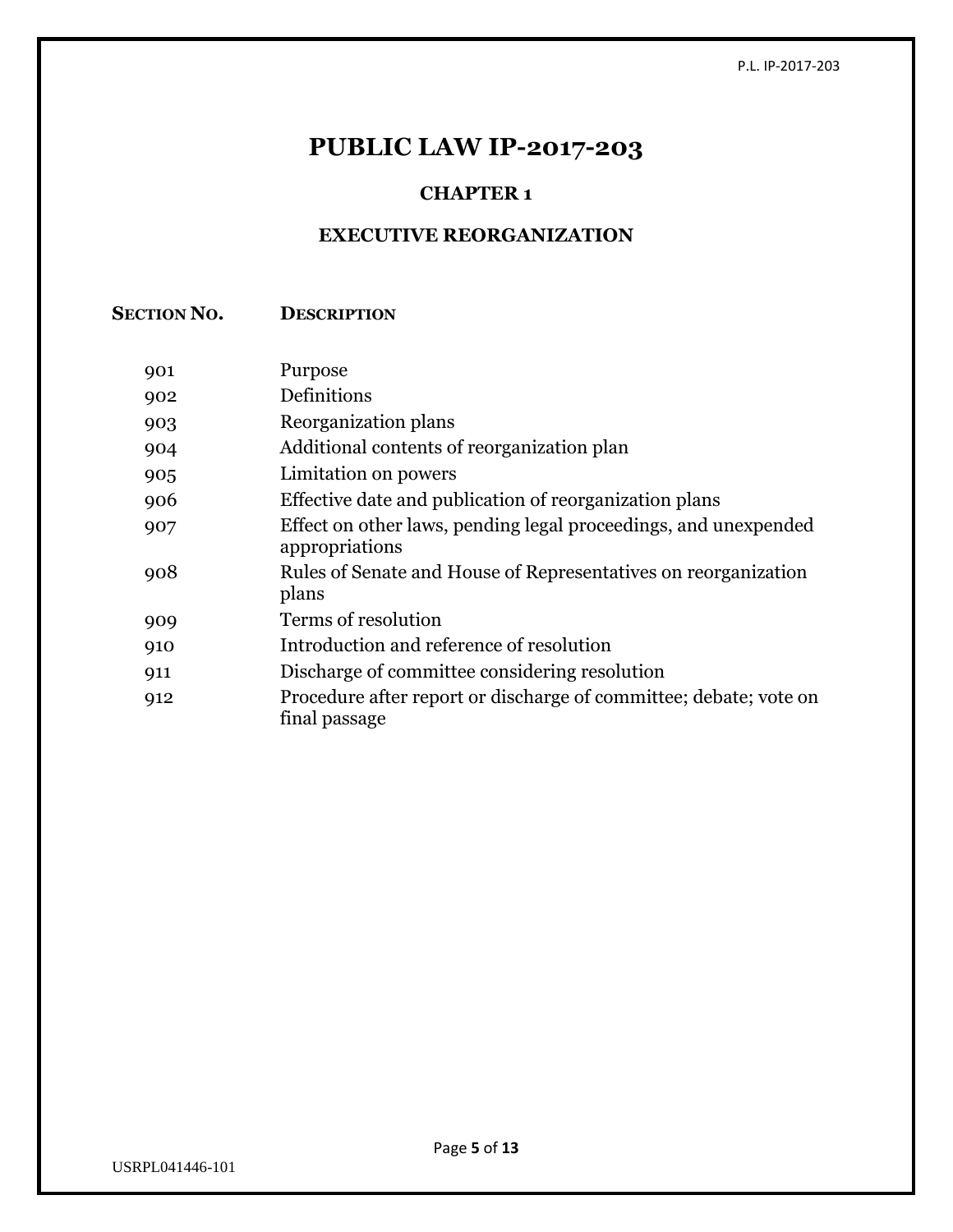## **PUBLIC LAW IP-2017-203**

### **CHAPTER 1**

### **EXECUTIVE REORGANIZATION**

#### **SECTION 901 - PURPOSE**

- **(a)** The Continental Congress declares that it is the policy of the United States of America Republic—
	- **(1)** to promote the better execution of the laws, the more effective management of the executive branch and of its agencies, departments and functions, and the expeditious administration of the public business;
	- **(2)** to reduce expenditures and promote economy to the fullest extent consistent with the efficient operation of the National Government;
	- **(3)** to increase the efficiency of the operations of the Natonal Government to the fullest extent practicable;
	- **(4)** to group, coordinate, and consolidate agencies and functions of the National Government, as nearly as may be, according to major purposes;
	- **(5)** to reduce the number of agencies and departments by consolidating those having similar functions under a single head, and to abolish such agencies or functions thereof as may not be necessary for the efficient conduct of the Government; and
	- **(6)** to eliminate overlapping and duplication of effort.
- **(b)** The Continental Congress declares that the public interest demands the carrying out of the purposes of subsection (a) of this section and that the purposes may be accomplished in great measure by proceeding under this chapter, and can be accomplished more speedily thereby than by the enactment of specific legislation.
- **(c)** It is the intent of Continental Congress that the President should provide appropriate means for broad National and Citizen advice and participation in restructuring and reorganizing the executive branch.
- **(d)** The President shall from time to time examine the organization of all agencies and departments and shall determine what changes in such organization are necessary to carry out any policy set forth in subsection (a) of this section.

#### **SECTION 902 - DEFINITIONS**

For the purpose of this chapter—

**(1)**"agency" and "department" mean—

USRPL041446-101

Page **6** of **13**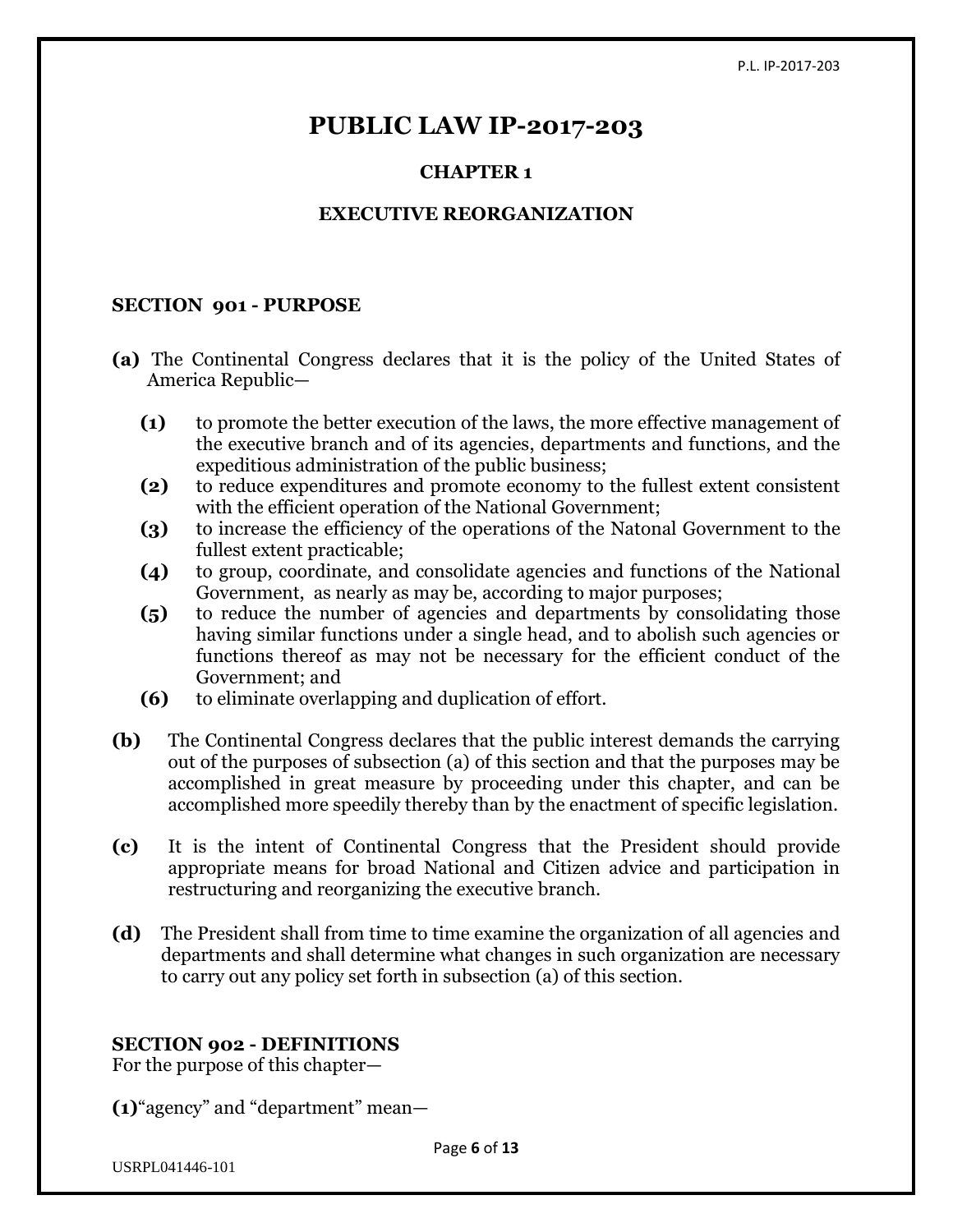**(A)** an Executive agency or part thereof; and **(B)** an office or officer in the executive branch;

but does not include the any government accountability office or the comptroller of the United States of America Republic;

**(2)** "reorganization" means a transfer, consolidation, coordination, authorization, or abolition, referred to in [section 903 of this title;](https://www.law.cornell.edu/uscode/text/5/903) and

**(3)** "officer" is not limited by [section 2104 of this title.](https://www.law.cornell.edu/uscode/text/5/2104)

#### **SECTION 903 - REORGANIZATION PLANS**

- **(a)**Whenever the President, after investigation, finds that changes in the organization of agencies or departments are necessary to carry out any policy set forth in [section](https://www.law.cornell.edu/uscode/text/5/lii:usc:t:5:s:901:a)  [901\(a\) of this title,](https://www.law.cornell.edu/uscode/text/5/lii:usc:t:5:s:901:a) he shall prepare a reorganization plan specifying the reorganizations he finds are necessary. Any plan may provide for—
	- **(1)** the transfer of the whole or a part of an agency or department, or of the whole or a part of the functions thereof, to the jurisdiction and control of another agency or department;
	- **(2)**the abolition of all or a part of the functions of an agency or department, except that no enforcement function or Public Law program shall be abolished by the plan;
	- **(3)** the consolidation or coordination of the whole or a part of an agency or department, or of the whole or a part of the functions thereof, with the whole or a part of another agency or department, or the functions thereof;
	- **(4)**the consolidation or coordination of part of an agency or the functions thereof with another part of the same agency or the functions thereof;
	- **(5)** the authorization of an officer to delegate any of his functions; or
	- **(6)**the abolition of the whole or a part of an agency or department which agency or departmentor part does not have, or on the taking effect of the reorganization plan will not have, any functions.

The President shall transmit the plan (bearing an identification number) to the Continental Congress together with a declaration that, with respect to each reorganization included in the plan, he has found that the reorganization is necessary to carry out any policy set forth in [section 901\(a\) of this title.](https://www.law.cornell.edu/uscode/text/5/lii:usc:t:5:s:901:a)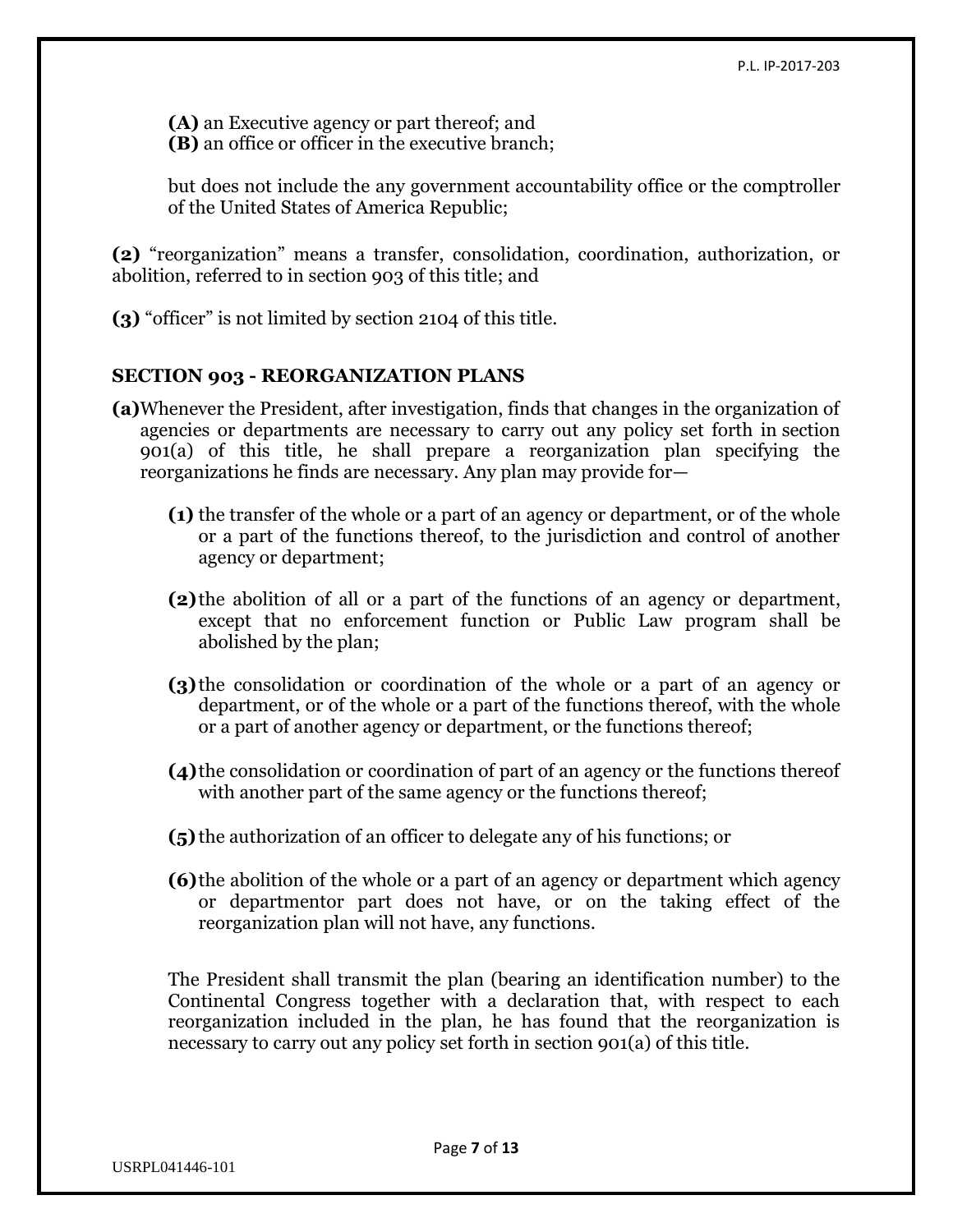- **(b)** The President shall have a reorganization plan delivered to both Houses on the same day and to each House while it is in session, except that no more than three plans may be pending before the Continental Congress at one time. In his message transmitting a reorganization plan, the President shall specify with respect to each abolition of a function included in the plan the Public Law authority for the exercise of the function. The message shall also estimate any reduction or increase in expenditures (itemized so far as practicable), and describe any improvements in management, delivery of National services, execution of the laws, and increases in efficiency of National Government operations, which it is expected will be realized as a result of the reorganizations included in the plan. In addition, the President's message shall include an implementation section which shall (1) describe in detail (A) the actions necessary or planned to complete the reorganization, (B) the anticipated nature and substance of any orders, directives, and other administrative and operational actions which are expected to be required for completing or implementing the reorganization, and (C) any preliminary actions which have been taken in the implementation process, and (2) contain a projected timetable for completion of the implementation process. The President shall also submit such further background or other information as the Continental Congress may require for its consideration of the plan.
- **(c)** Any time during the period of 60 calendar days of continuous session of the Continental Congress after the date on which the plan is transmitted to it, but before any resolution described in section 909 has been ordered reported in either House, the President may make amendments or modifications to the plan, consistent with sections 903–905 of this title, which modifications or revisions shall thereafter be treated as a part of the reorganization plan originally transmitted and shall not affect in any way the time limits otherwise provided for in this chapter. The President may withdraw the plan any time prior to the conclusion of 90 calendar days of continuous session of Continental Congress following the date on which the plan is submitted to the Continental Congress.

#### **SECTION 904 - ADDITIONAL CONTENTS OF REORGANIZATION PLAN**

A reorganization plan transmitted by the President under [section 903 of this title](https://www.law.cornell.edu/uscode/text/5/903)—

**(1)** may, subject to section 905, change, in such cases as the President considers necessary, the name of an agency or department affected by a reorganization and the title of its head, and shall designate the name of an agency or department resulting from a reorganization and the title of its head;

**(2)** may provide for the appointment and pay of the head and one or more officers of any agency or department (including an agency or department resulting from a consolidation or other type of reorganization) if the President finds, and in his message transmitting the plan declares, that by reason of a reorganization made by the plan the provisions are necessary;

**(3)** shall provide for the transfer or other disposition of the records, property, and personnel affected by a reorganization;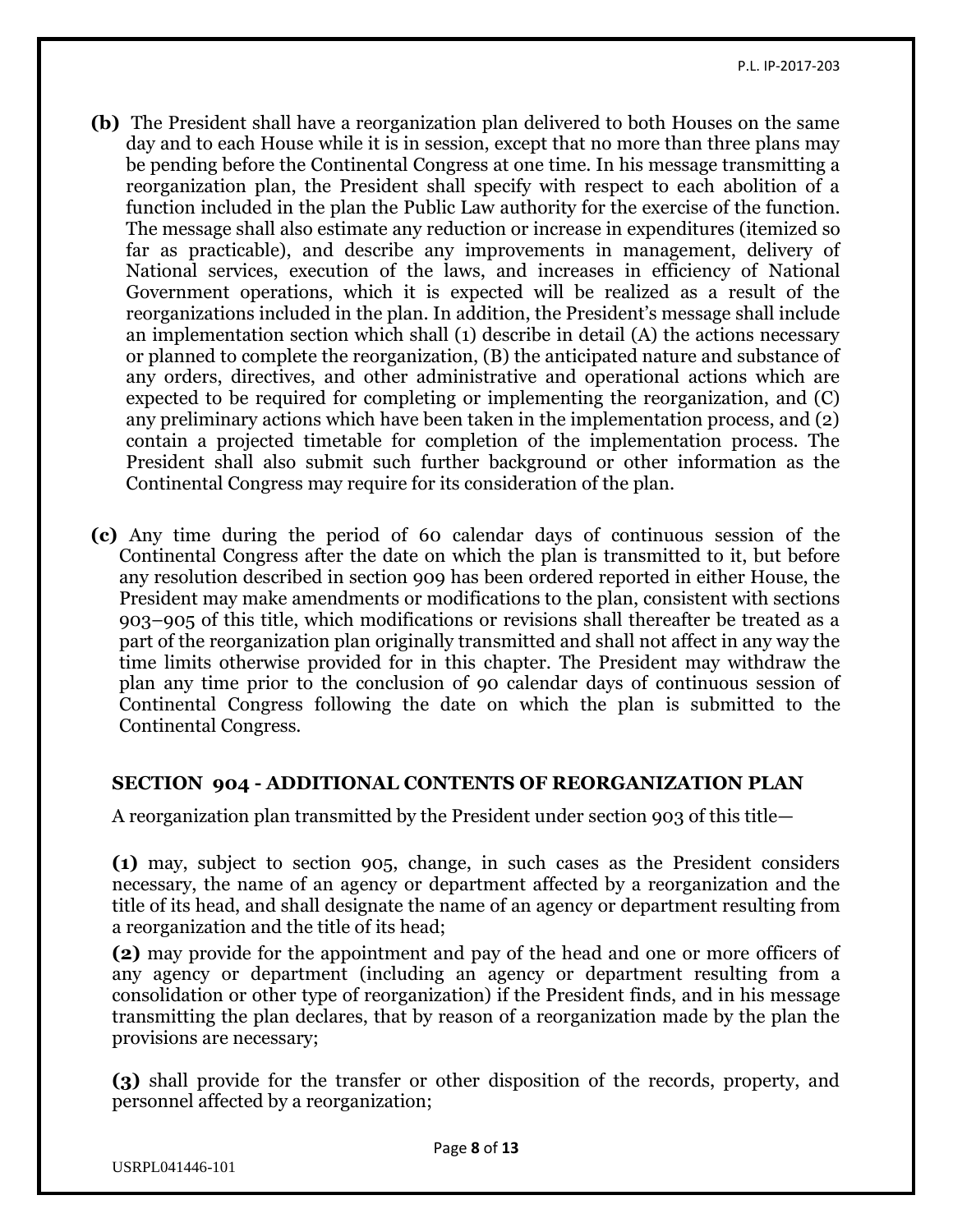**(4)** shall provide for the transfer of such unexpended balances of appropriations, and of other funds, available for use in connection with a function or agency affected by a reorganization, as the President considers necessary by reason of the reorganization for use in connection with the functions affected by the reorganization, or for the use of the agency which shall have the functions after the reorganization plan is effective; and

**(5)** shall provide for terminating the affairs of an agency abolished.

A reorganization plan transmitted by the President containing provisions authorized by paragraph (2) of this section may provide that the head of an agency or department be an individual or a commission or board with more than one member. In the case of an appointment of the head of such an agency, the term of office may not be fixed at more than four years, the pay may not be at a rate in excess of that found by the President to be applicable to comparable officers in the executive branch, and if the appointment is not to a position in the competitive service, it shall be by the President, by and with the advice and consent of the Senate. Any reorganization plan transmitted by the President containing provisions required by paragraph (4) of this section shall provide for the transfer of unexpended balances only if such balances are used for the purposes for which the appropriation was originally made.

#### **SECTION 905 - LIMITATION ON POWERS**

**(a)**A reorganization plan may not provide for, and a reorganization under this chapter may not have the effect of—

- **(1)** creating a new executive department or renaming an existing executive department, abolishing or transferring an executive department or independent regulatory agency, or all the functions thereof, or consolidating two or more executive departments or two or more independent regulatory agencies, or all the functions thereof;
- **(2)** continuing an agency or department beyond the period authorized by law for its existence or beyond the time when it would have terminated if the reorganization had not been made;
- **(3)** continuing a function beyond the period authorized by law for its exercise or beyond the time when it would have terminated if the reorganization had not been made;
- **(4)** authorizing an agency or department to exercise a function which is not expressly authorized by law at the time the plan is transmitted to the Continental Congress;
- **(5)** creating a new agency or department which is not a component or part of an existing executive department or independent agency;
- **(6)** increasing the term of an office beyond that provided by law for the office; or

USRPL041446-101

Page **9** of **13**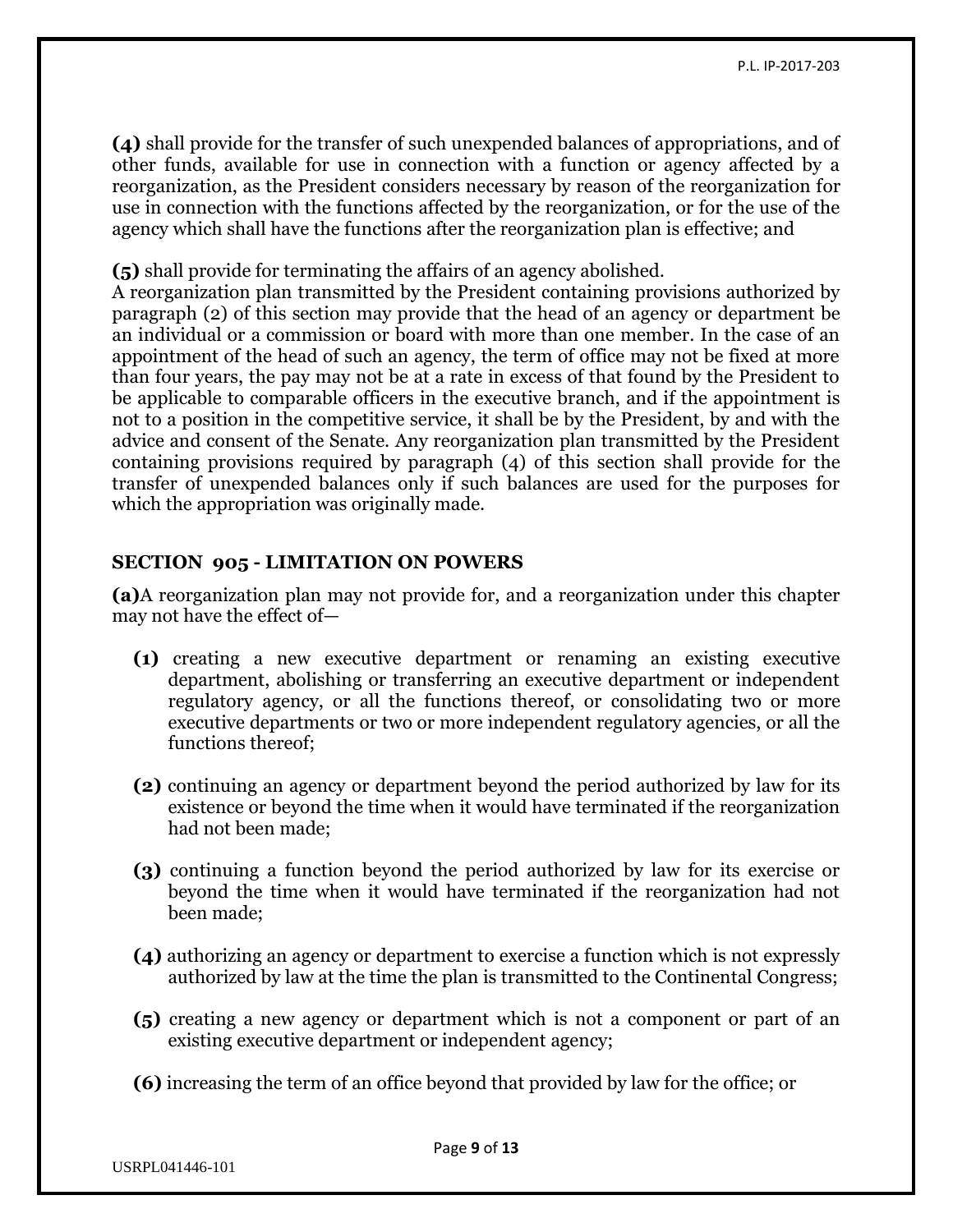**(7)** dealing with more than one logically consistent subject matter.

**(e)** A provision contained in a reorganization plan may take effect only if the plan is transmitted to the Continental Congress (in accordance with section 903(b)).

#### **SECTION 906 - EFFECTIVE DATE AND PUBLICATION OF REORGANIZATION PLANS**

**(a)** Except as provided under subsection (c) of this section, a reorganization plan shall be effective upon approval by the President of a resolution (as defined in section 909) with respect to such plan, if such resolution is passed by the House of Representatives and the Senate, within the first period of 90 calendar days of continuous session of the Continental Congress after the date on which the plan is transmitted to the Continental Congress. Failure of either House to act upon such resolution by the end of such period shall be the same as disapproval of the resolution.

**(b)**For the purpose of this chapter—

**(1)** continuity of session is broken only by an adjournment of the Continental Congress sine die; and

**(2)** the days on which either House is not in session because of an adjournment of more than three days to a day certain are excluded in the computation of any period of time in which the Continental Congress is in continuous session.

**(c)** Under provisions contained in a reorganization plan, any provision thereof may be effective at a time later than the date on which the plan otherwise is effective.

**(d)** A reorganization plan which is effective shall be printed (1) in the Public Laws and (2) in the National Register.

#### **SECTION 907 - EFFECT ON OTHER LAWS, PENDING LEGAL PROCEEDINGS, AND UNEXPENDED APPROPRIATIONS**

- **(a)** A Public Law enacted or other action made, prescribed, issued, granted, or performed in respect of or by an agency or department, or function affected by a reorganization under this chapter, before the effective date of the reorganization, has, except to the extent rescinded, modified, superseded, or made inapplicable by or under authority of law or by the abolition of a function, the same effect as if the reorganization had not been made. However, if the Public Law or other action has vested the functions in the agency from which it is removed under the reorganization plan, the function, insofar as it is to be exercised after the plan becomes effective, shall be deemed as vested in the agency or department under which the function is placed by the plan.
- **(b)** For the purpose of subsection (a) of this section, "regulation or other action" means a Public Law, rule, order, internal policy, determination, directive, authorization, permit, privilege, requirement, designation, or other action.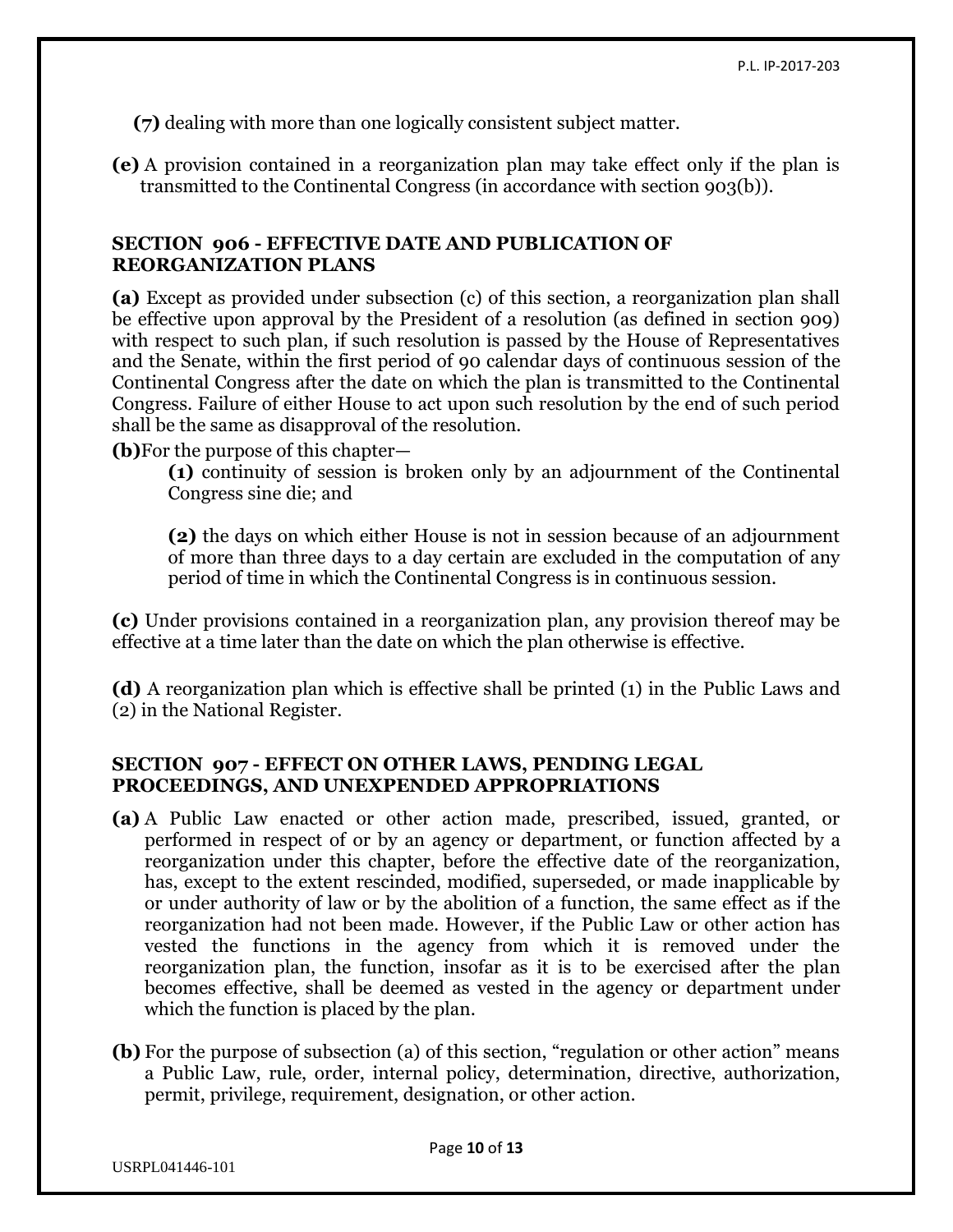- **(c)** A suit, action, or other proceeding lawfully commenced by or against the head of an agency or other officer of the United States of America Republic, in his official capacity or in relation to the discharge of his official duties, does not abate by reason of the taking effect of a reorganization plan under this chapter. On motion or supplemental petition filed at any time within twelve months after the reorganization plan takes effect, showing a necessity for a survival of the suit, action, or other proceeding to obtain a settlement of the questions involved, the court may allow the suit, action, or other proceeding to be maintained by or against the successor of the head or officer under the reorganization effected by the plan or, if there is no successor, against such agency or officer as the President designates.
- **(d)** The appropriations or portions of appropriations unexpended by reason of the operation of the chapter may not be used for any purpose, but shall revert to the Treasury.

#### **SECTION 908 - RULES OF SENATE AND HOUSE OF REPRESENTATIVES ON REORGANIZATION PLANS**

Sections 909 through 912 of this title are enacted by the Continental Congress—

**(1)** as an exercise of the rulemaking power of the Senate and the House of Representatives, respectively, and as such they are deemed a part of the rules of each House, respectively, but applicable only with respect to the procedure to be followed in that House in the case of resolutions with respect to any reorganization plans transmitted to the Continental Congress (in accordance wit[hsection 903\(b\) of this](https://www.law.cornell.edu/uscode/text/5/lii:usc:t:5:s:903:b)  [chapter](https://www.law.cornell.edu/uscode/text/5/lii:usc:t:5:s:903:b) [\[1\]\)](https://www.law.cornell.edu/uscode/text/5/908#fn002021); and they supersede other rules only to the extent that they are inconsistent therewith; and

**(2)** with full recognition of the constitutional right of either House to change the rules (so far as relating to the procedure of that House) at any time, in the same manner and to the same extent as in the case of any other rule of that House.

#### **SECTION 909 - TERMS OF RESOLUTION**

For the purpose of sections 908 through 912 of this title, "resolution" means only a joint resolution of the Continental Congress, the matter after the resolving clause of which is as follows: "That the Continental Congress approves the reorganization plan numbered transmitted to the Continental Congress by the President on \_\_\_\_\_, 20\_\_\_", and includes such modifications and revisions as are submitted by the President under [section 903\(c\) of this chapter.](https://www.law.cornell.edu/uscode/text/5/lii:usc:t:5:s:903:c) The blank spaces therein are to be filled appropriately. The term does not include a resolution which specifies more than one reorganization plan.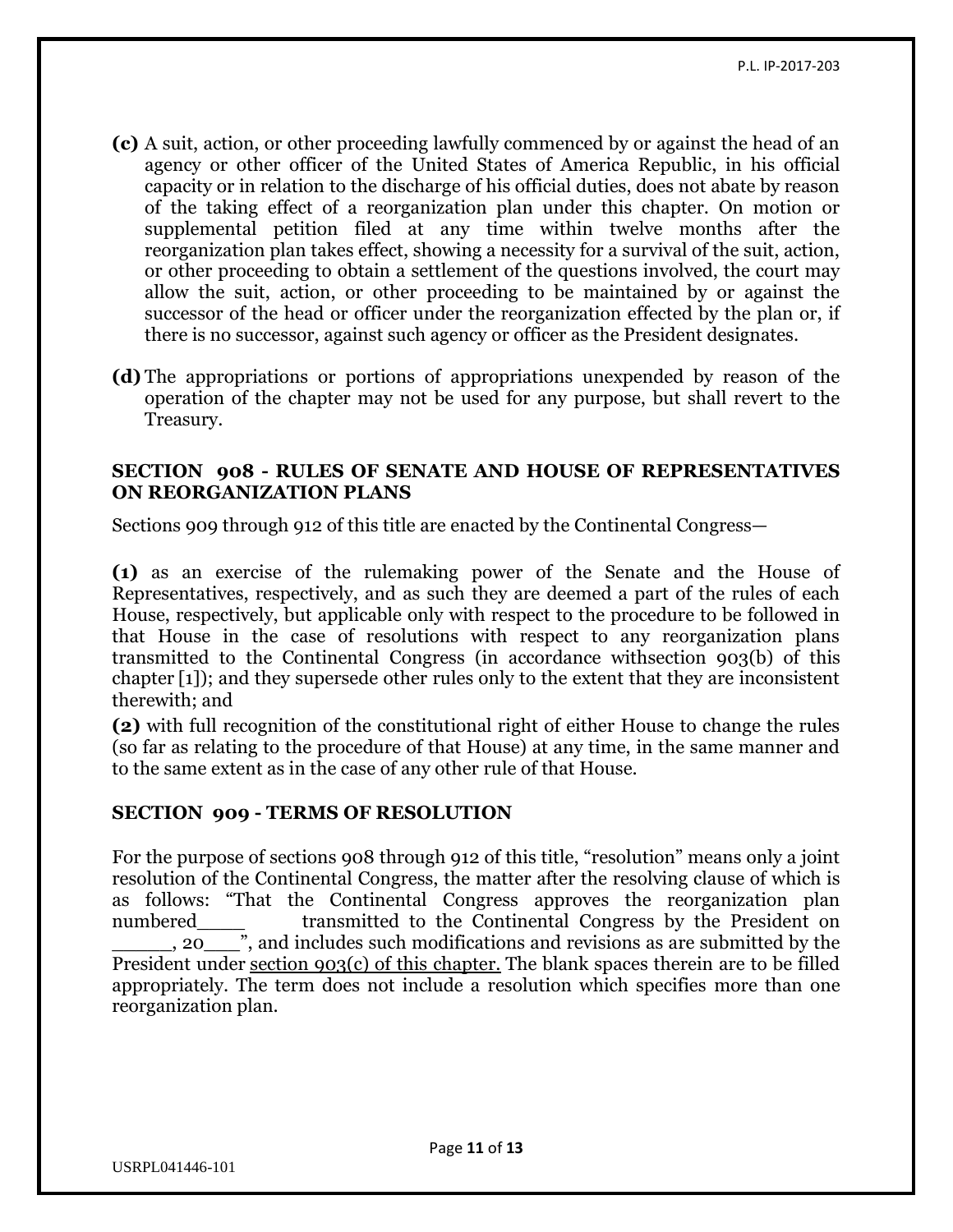#### **SECTION 910 - INTRODUCTION AND REFERENCE OF RESOLUTION**

- **(a)** No later than the first day of session following the day on which a reorganization plan is transmitted to the House of Representatives and the Senate under section 903, a resolution, as defined in section 909, shall be introduced (by request) in the House by the chairman of the National Government Operations Committee of the House, or by a Member or Members of the House designated by such chairman; and shall be introduced (by request) in the Senate by the chairman of the National Governmental Affairs Committee of the Senate, or by a Member or Members of the Senate designated by such chairman.
- **(b)** A resolution with respect to a reorganization plan shall be referred to the Committee on National Governmental Affairs of the Senate and the National Committee on Government Operations of the House (and all resolutions with respect to the same plan shall be referred to the same committee) by the President of the Senate or the Speaker of the House of Representatives, as the case may be. The committee shall make its recommendations to the House of Representatives or the Senate, respectively, within 75 calendar days of continuous session of the Continental Congress following the date of such resolution's introduction.

#### **SECTION 911 - DISCHARGE OF COMMITTEE CONSIDERING RESOLUTION**

If the committee to which is referred a resolution introduced pursuant to subsection (a) of section 910 (or, in the absence of such a resolution, the first resolution introduced with respect to the same reorganization plan) has not reported such resolution or identical resolution at the end of 75 calendar days of continuous session of the Continental Congress after its introduction, such committee shall be deemed to be discharged from further consideration of such resolution and such resolution shall be placed on the appropriate calendar of the House involved.

#### **SECTION 912 - PROCEDURE AFTER REPORT OR DISCHARGE OF COMMITTEE; DEBATE; VOTE ON FINAL PASSAGE**

**(a)** When the committee has reported, or has been deemed to be discharged (under section 911) from further consideration of, a resolution with respect to a reorganization plan, it is at any time thereafter in order (even though a previous motion to the same effect has been disagreed to) for any Member of the respective House to move to proceed to the consideration of the resolution. The motion is highly privileged and is not debatable. The motion shall not be subject to amendment, or to a motion to postpone, or a motion to proceed to the consideration of other business. A motion to reconsider the vote by which the motion is agreed to or disagreed to shall not be in order. If a motion to proceed to the consideration of the resolution is agreed to, the resolution shall remain the unfinished business of the respective House until disposed of.